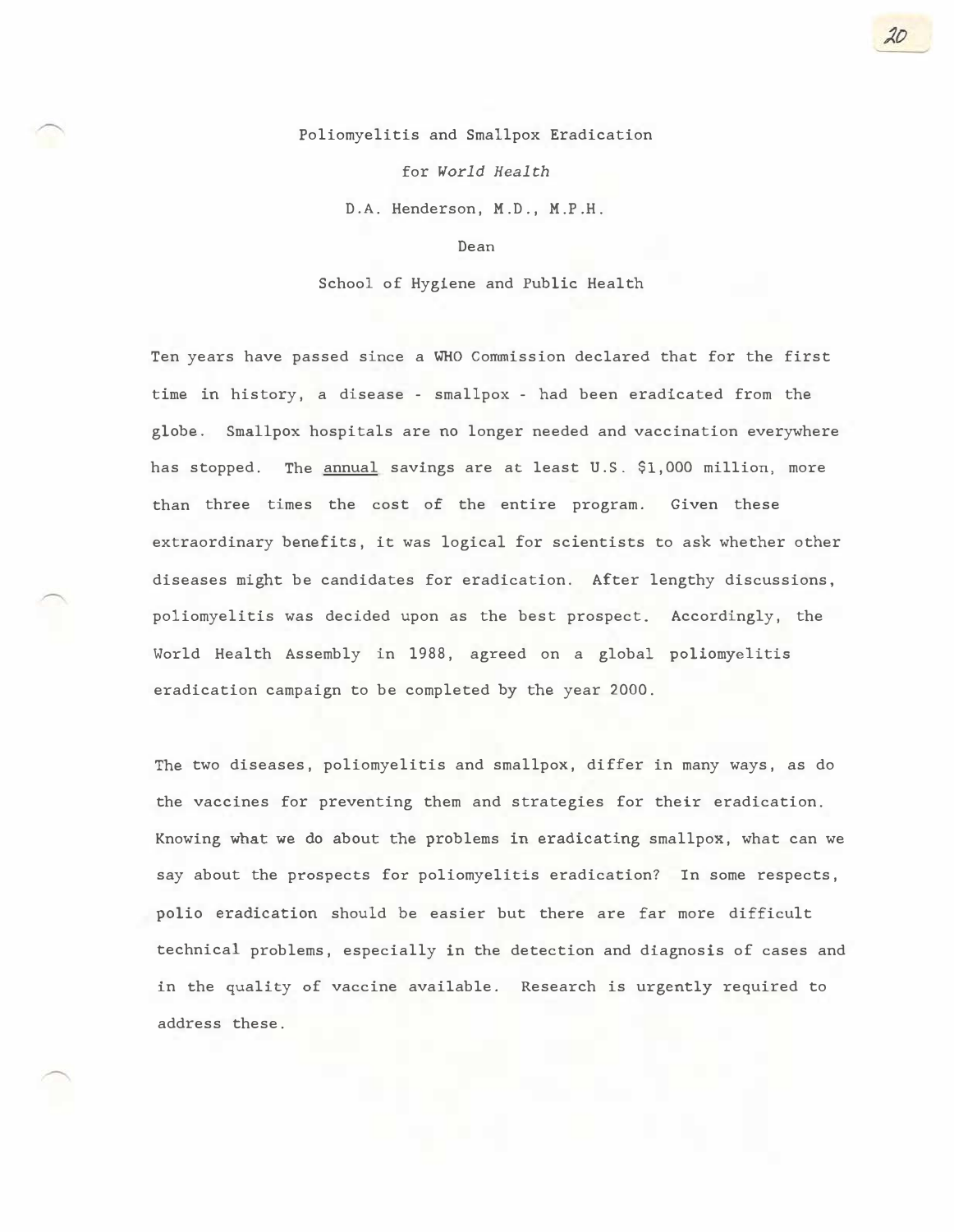On the positive side, the infrastructure of transport, communications and health services has improved greatly over the past two decades in essentially all countries. There are far larger numbers of trained health staff; radio, telephone and even television are found in areas where none existed 20 years ago; and air and road transport leave few populated areas on the globe which are truly inaccessible. Admittedly, there are larger populations and a greater movement of people who may spread disease but these are not major problems.

Most encouraging is the already demonstrated political commitment on the part of governments throughout the world, as well as international assistance agencies, to assign a high priority and resources to the effort. I sense a greater commitment than there was to smallpox eradication when it began. This may appear puzzling because smallpox, notably in Asia and Africa, caused many times more cases and deaths than does poliomyelitis. However, smallpox patients who survived returned to normal health. Most poliomyelitis victims, in contrast, are sentenced to life-long paralysis and dependency. In the poorer countries, most survive as beggars. Poliomyelitis is thus a more constantly visible disease, and, not surprisingly, greatly feared.

The first national efforts to defeat poliomyelitis began in the U.S.A. during the 1930s. These were encouraged by the President, Franklin Roosevelt, who had been crippled by polio as a young man and thereafter was confined to a wheelchair. With his support, the National Foundation for Infantile Paralysis (as polio was then called) raised large sums of money for prevention research and treatment. Meanwhile, the numbers of

-2-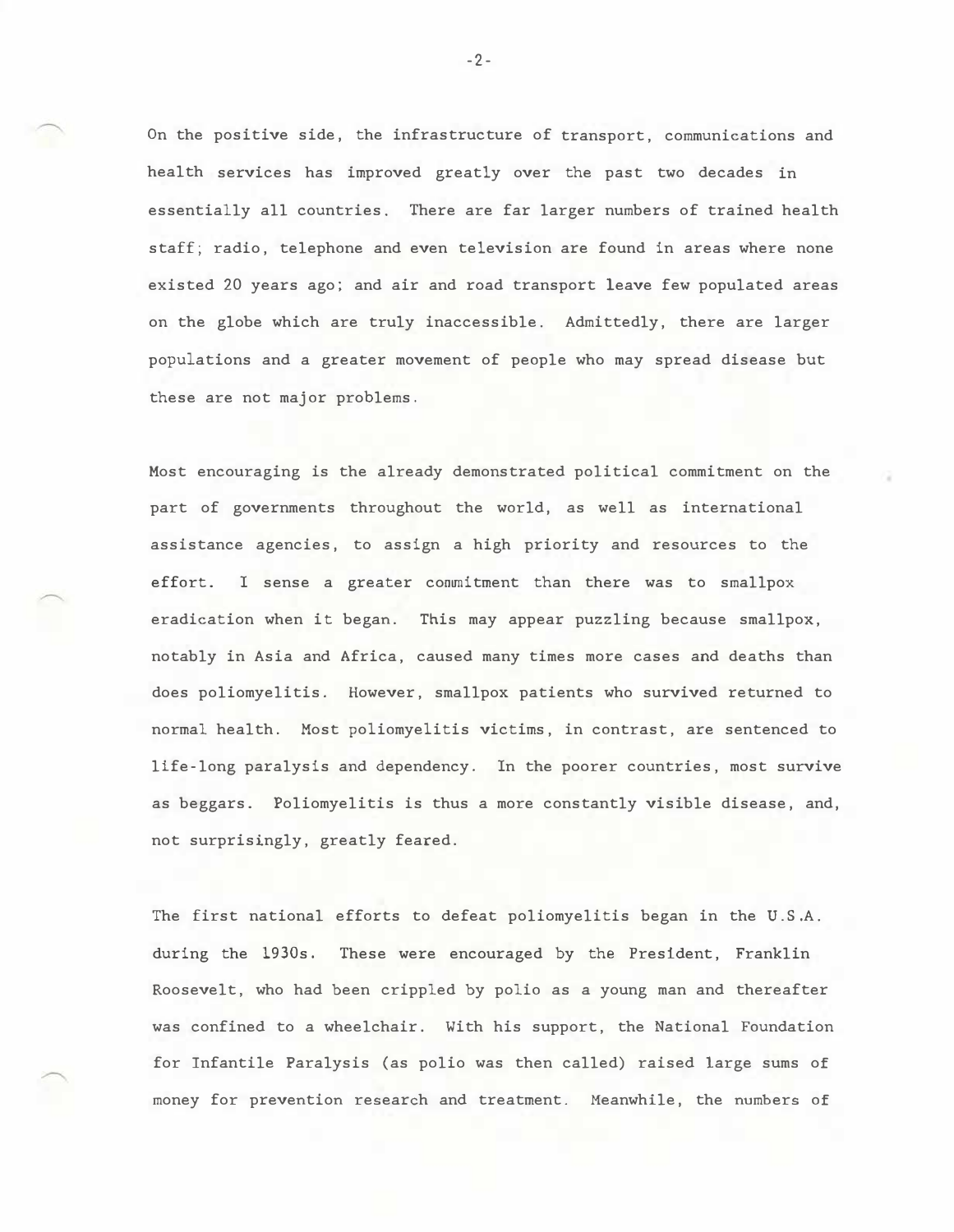cases each year rose steadily until, during the early 1950s, 30,000 to 50,000 cases were being reported annually in the U.S.A. alone. During the summer polio season, theaters, swimming pools and other facilities were frequently closed to prevent children from gathering and spreading infection. The discovery and introduction of an inactivated (Salk) vaccine in 1955 and soon thereafter, of a live oral (Sabin) vaccine were celebrated events. In little more than a decade, polio cases in the industrialized countries dropped from more than 75,000 per year to less than 1,000.

Until the 1970s, many scientists believed that paralysis due to poliomyelitis was primarily a problem of the industrialized countries. They believed that children in the developing countries were infected early in life and did not experience paralysis. When rehabilitation centers developed, however, it soon was apparent that poliomyelitis victims accounted for most of their patients. Special surveys to detect lameness in children quickly revealed that it was an important problem in all developing countries. Thus, when the Expanded Program on Immunization began (1974), polio vaccine was one of the vaccines to be included.

The effects of poliomyelitis itself have served to foster a political commitment to the program and now, international and national authorities alike know that global disease eradication can be accomplished. They have confidence that national health services can be effectively mobilized, even in the least developed parts of the world. With added resources for the polio campaign, it has also become apparent that other community-based programs are strengthened, such as those for immunization, family

-3-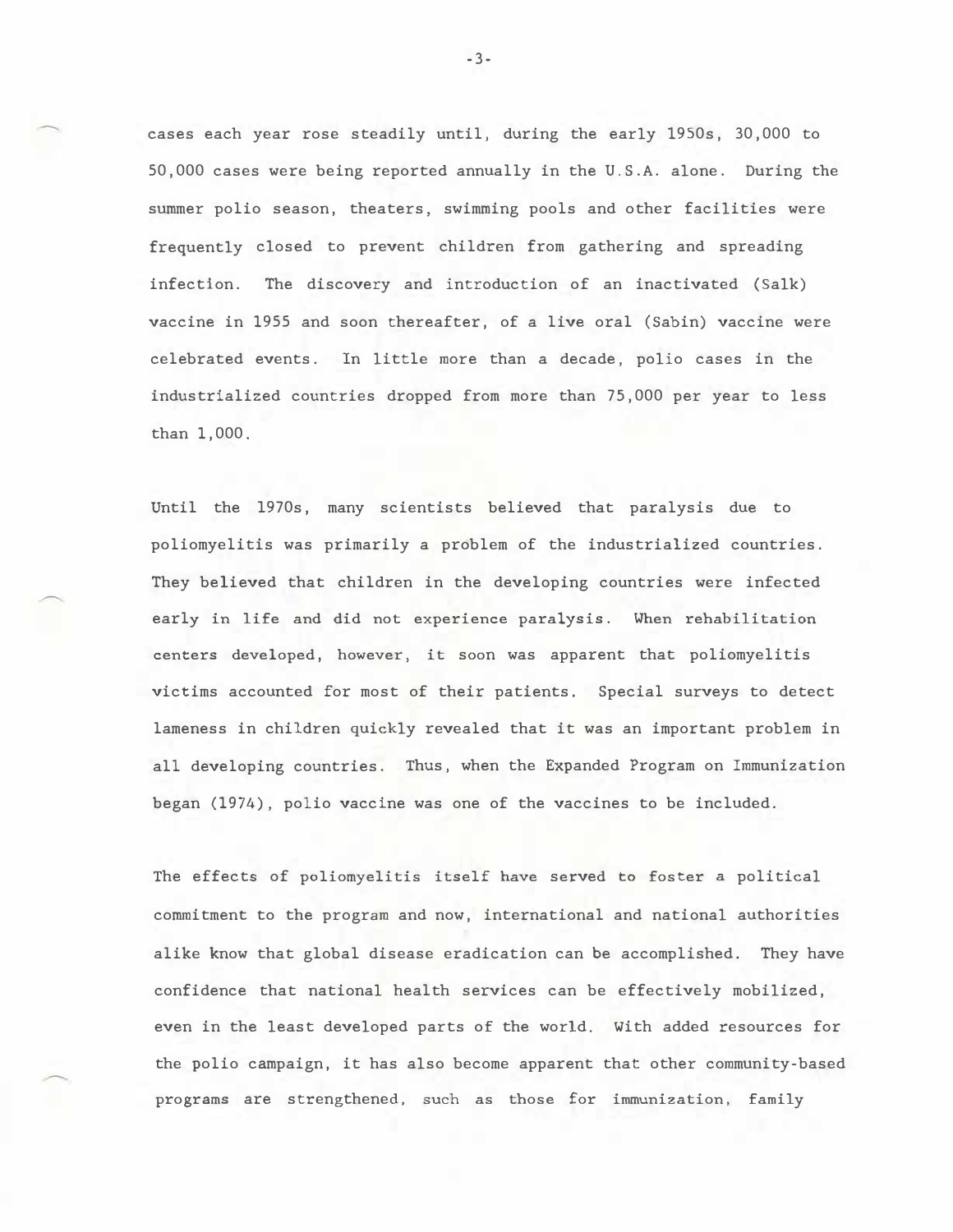planning, diarrheal disease and Vitamin A deficiency. Thus, many agencies which did not contribute to smallpox eradication are providing important support for the polio campaign. These include UNICEF, the Inter American Development Bank and many bilateral agencies. Rotary International Foundation, in addition to providing volunteer support, pledged to raise U.S. \$125 million, an unprecedented type of collaboration by private citizens. Indeed, Rotary has already raised more than twice this sum!

The better infrastructure and more favorable response to polio eradication is counterbalanced by two important problems which make the task of eradication more difficult than it was with smallpox. The first pertains to difficulties in detecting the presence of polio virus in an area and in containing its spread - the important surveillance-containment strategy of the smallpox program. The second problem is that polio vaccine is less efficacious and less heat stable than was smallpox vaccine thus making it more difficult and costly to conduct necessary large-scale vaccination programs.

It is critical in an eradication campaign to know where cases are occurring and how the virus is spreading in order to allocate resources optimally and to make necessary changes in strategy. For smallpox, this was comparatively simple. Each infected person developed a characteristic rash which was seldom confused with any other disease. Laboratory studies to confirm the diagnoses were unnecessary until the end of the campaign. Cases were reported by health units and others were detected by special searches. When a smallpox patient was found, other cases could be discovered by tracing his contacts. Each of those infected could be

 $-4 -$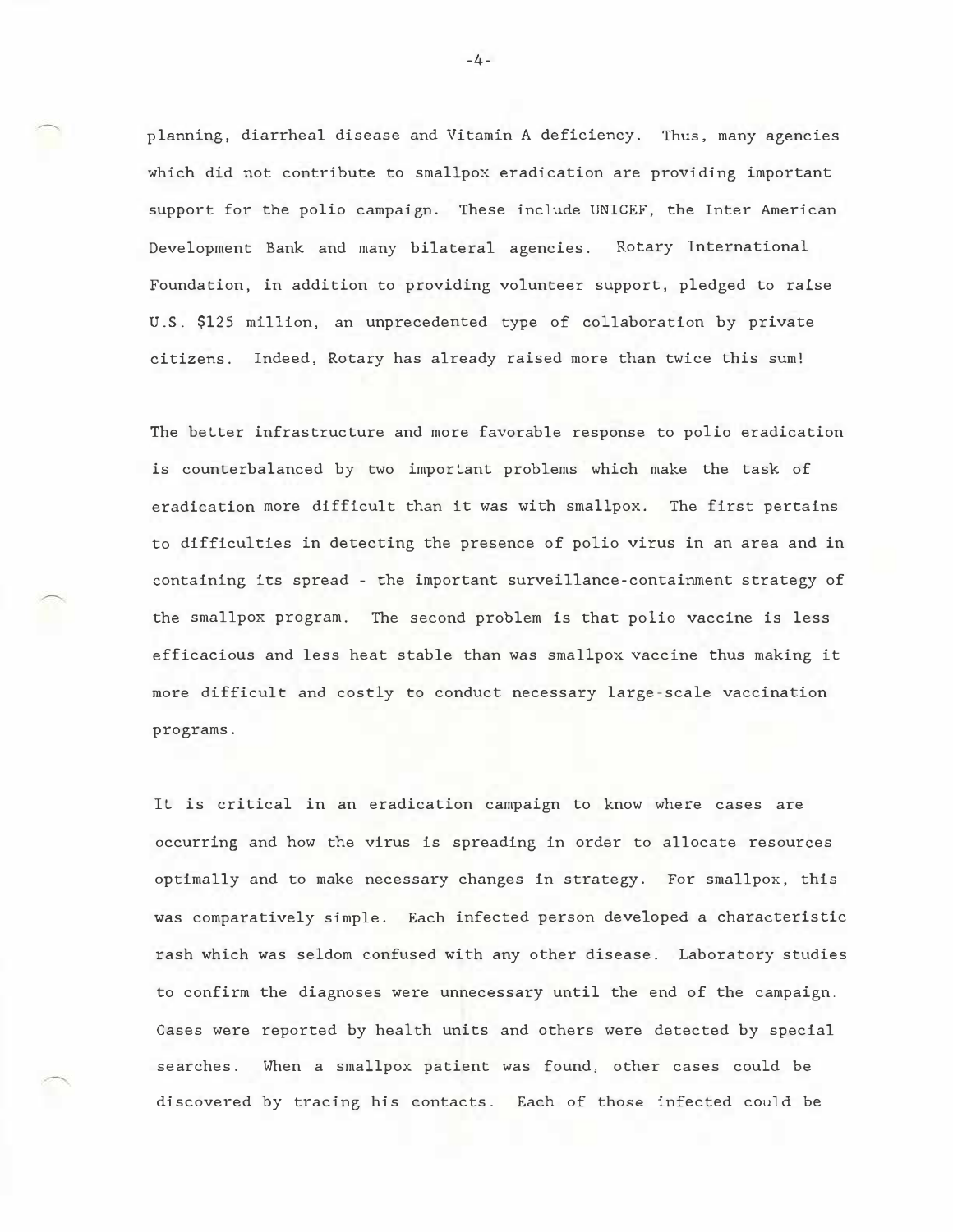isolated and all contacts vaccinated, thus erecting a barrier against further spread. By blocking spread of disease in this manner, it was possible to stop transmission over large areas even when as few as half the population was vaccinated. These were the elements of the important surveillance-containment strategy.

We cannot detect and contain the spread of polio virus as readily as we did smallpox. Of those infected with polio virus, less than 1 in 100 children develop paralysis. The others have no symptoms. Thus, a patient paralyzed with poliomyelitis represents only the tip of the iceberg of infection in the community. If one case is discovered, it must be assumed that there are many other infected children. Laboratory studies could identify them but such studies are time-consuming and impracticable as they would require examining hundreds, if not thousands of contacts. Thus, the simple technique of contact tracing of cases and containment of outbreaks which was so effective in smallpox eradication, is not feasible in polio eradication. The task of polio surveillance is also more difficult because there are some paralytic illnesses which mimic poliomyelitis but are not caused by polio virus. To be certain that a paralytic illness is caused by polio virus, the virus must be isolated from a stool specimen. This requires moderately sophisticated laboratories which can not only isolate the virus but which can determine whether it is a vaccine virus or a so-called "wild" virus.

The countries of the Americas, which began a hemisphere-wide campaign in 1985, are using new strategies for polio surveillance and containment. Thus far, they appear to be working. Each health center and hospital is

-5-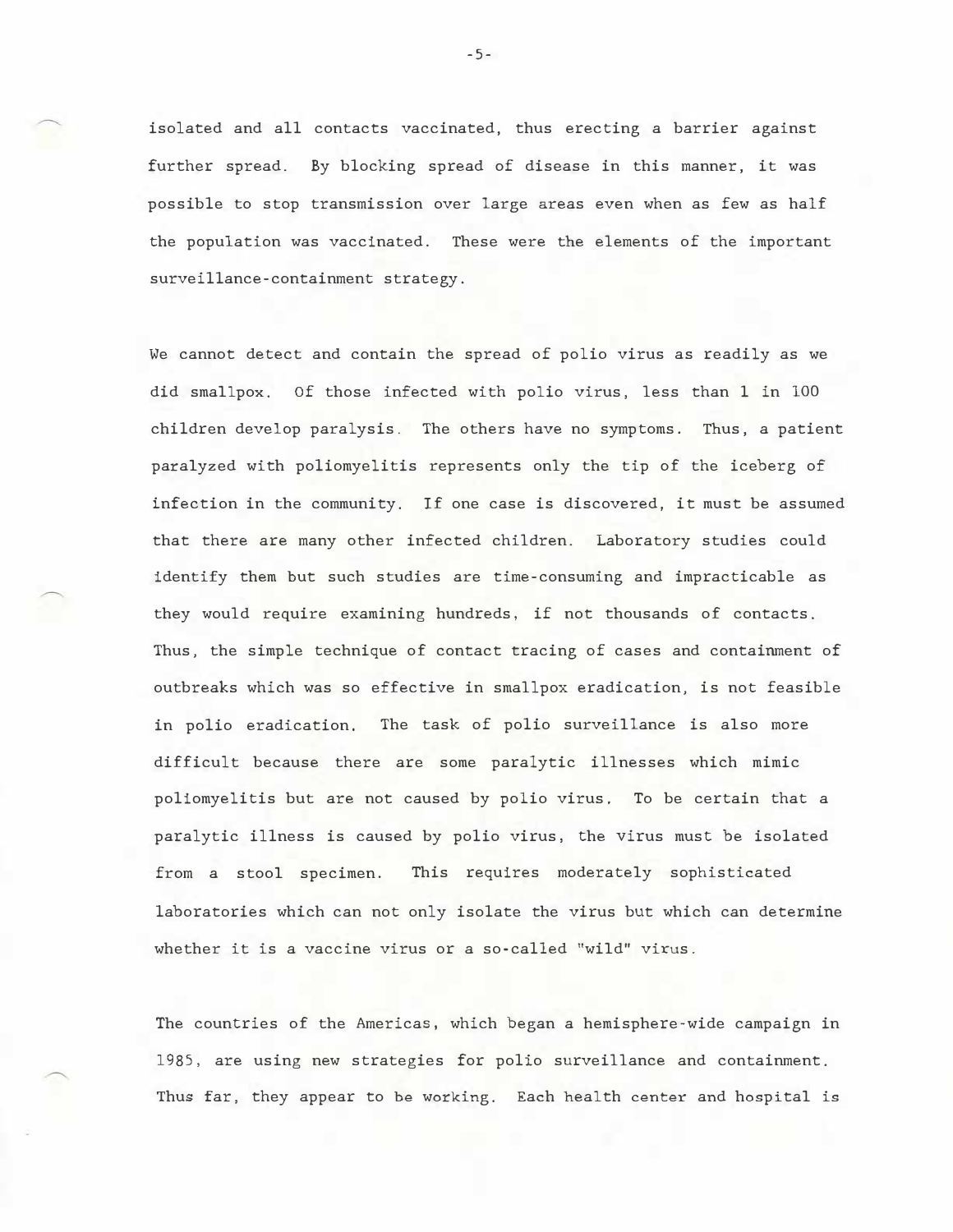required to report promptly each case of flaccid paralysis in children less than 15 years old. An epidemiologist visits each case within 48 hours and collects a stool specimen. If there is no other apparent diagnosis, the case is called a "probable" polio case and intensive vaccination is immediately performed throughout that village or section of a city. It is believed that this inhibits further spread of the virus but there is no way to measure the success of each effort. Specially equipped and trained laboratories require between 30 and 60 days to examine each specimen. Finally, sixty days after onset, the epidemiologist with a neurologist visits the patient to decide whether or not the clinical findings and the laboratory results permit confirmation of the diagnosis. During 1988, more than 6,000 stool specimens were examined - a very large task indeed.

Progress in the Americas is encouraging. During 1988, less than 50 wild polio viruses were isolated and polio cases were found in less than two percent of all counties/districts. Even fewer cases are being discovered in 1989. Epidemiological evidence so far suggests that the wild polio viruses, like smallpox, do not spread readily over great distances and that the principal reservoirs for transmission are the more densely populated lower socioeconomic areas. In these areas, special house-by-house vaccination campaigns are now being conducted.

The second major problem in the polio campaign is the vaccine. The freeze-dried smallpox vaccine was very stable even under tropical conditions; a successful vaccination always caused a pustule to form on the arm and subsequently a scar. Moreover, a single vaccination conferred

-6-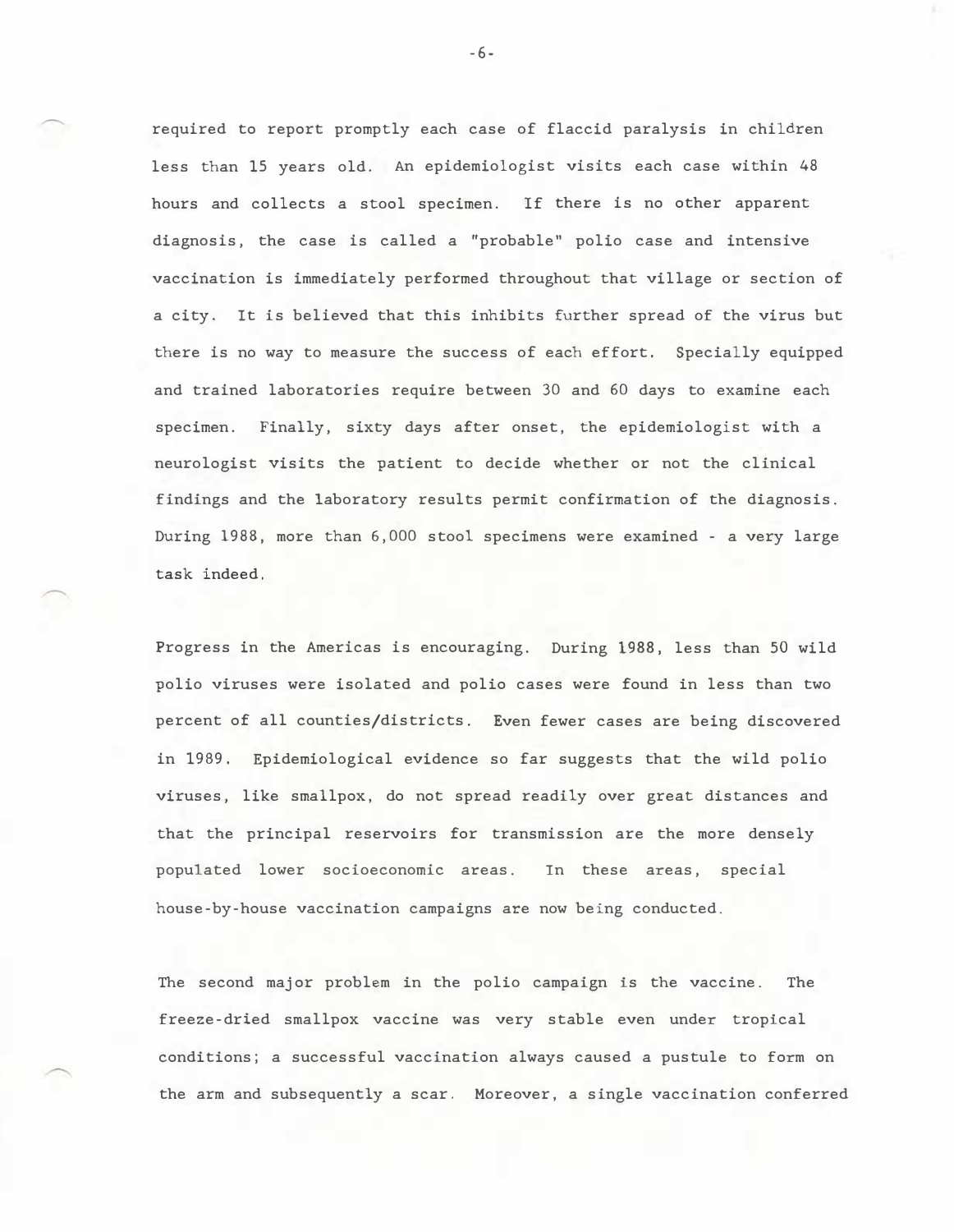nearly complete protection for at least five to 10 years. The success of the vaccination program and the immune status of a population could thus be readily determined by a survey for scars and/or pustular responses following vaccination.

For a number of reasons, including cost, the oral polio vaccine is being used. It has the advantages of being inexpensive and easily administered even by lay persons - a few drops being placed in the mouth. The vaccine virus, a greatly weakened polio virus strain, grows in the intestine and causes protective antibodies to be produced. It can spread to contacts of the vaccinee and immunize them as well. However, the vaccine is rapidly destroyed by high temperatures and thus refrigerators and ice chests are needed to transport it into the field. High levels of protection require as many as four or five doses but, even then, other viruses growing in the intestinal tract may prevent its growth and the needed protection of children. Finally, there is no simple way to determine whether or not a child is protected. If, for example, the vaccine has been destroyed by heat, it will appear perfectly normal but will be of no more value than a few drops of water.

Despite the drawbacks of the vaccine, it can serve to stop polio spread. In the U.S.A., for example, wild virus transmission stopped in the early 1970s at a time when only about 70% of preschool age children were vaccinated. Similarly, in South America, intensive one- to two-day vaccination campaigns with good coverage have served to dramatically reduce polio incidence and in some countries to stop transmission within a matter of a very few years.

-7-